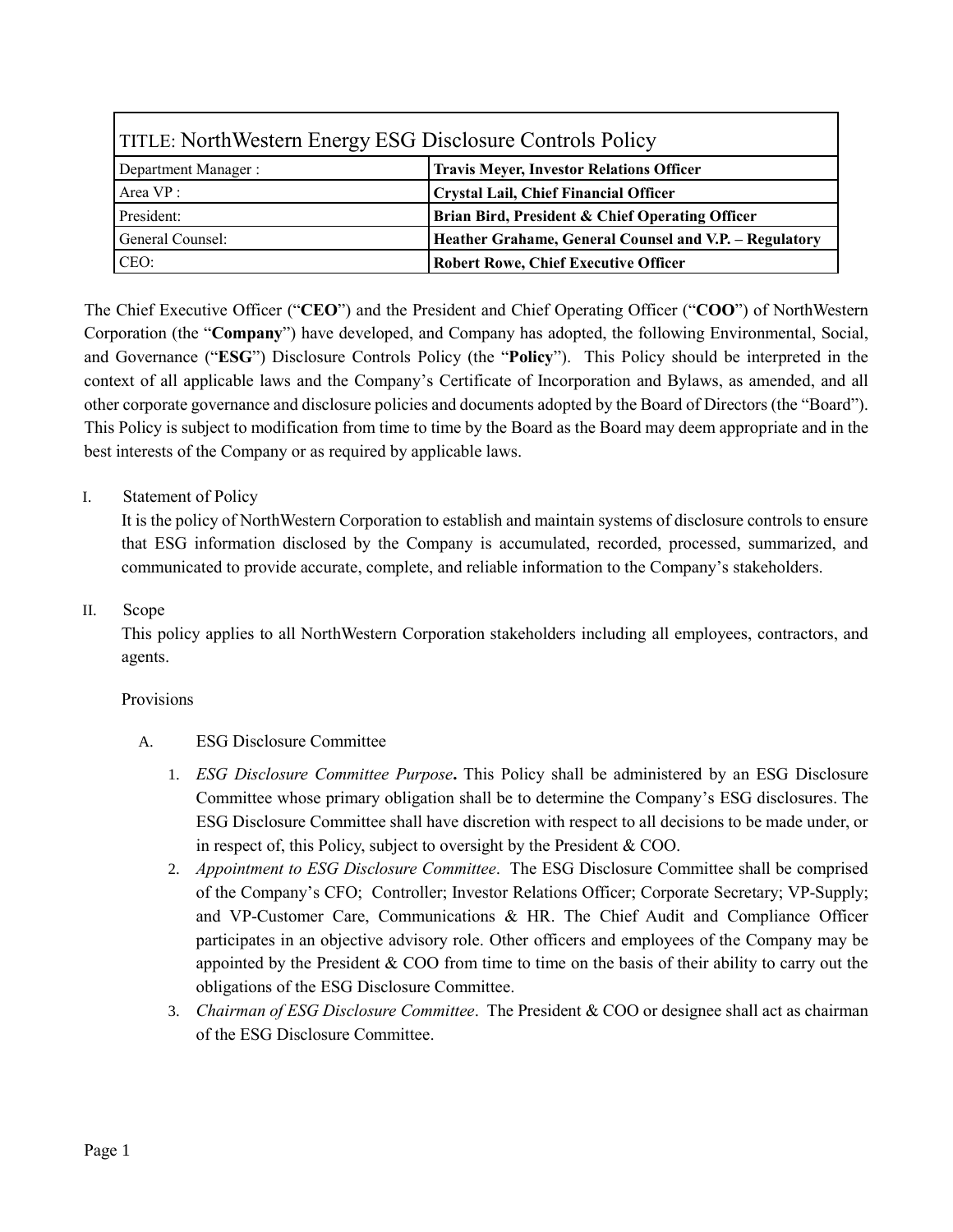# B. Determination of ESG Disclosures and Reports

ESG information is disclosed in a variety of ways. Certain reports made publicly available contain key disclosures on environmental, social, or governance matters. Such reports – "**ESG Reports**" specifically subject to the controls prescribed by this Policy, include:

- *ESG Key Statistics (One Report disclosures)*
- *Annual Report* (note: reports on form 10-K and 10-Q are subject to disclosure obligations under applicable United States securities laws, the Sarbanes-Oxley Act of 2002, as may be amended from time to time, the applicable rules of the Securities and Exchange Commission and the New York Stock Exchange or NASDAQ, whichever is applicable, and all other applicable laws, rules and regulations (the "Disclosure Obligations" and governed by the Company's financial reporting Disclosure Controls and Procedures Policy).
- *Investor presentations;*
- *Proxy statement;*
- *Environmental Stewardship Report;*
- *Community Report;*
- *EEI/AGA Sustainability Reporting Template;*
- *Code of Conduct and Ethics*

# C. Preparation of ESG Reports

In connection with the preparation of each ESG Report, the ESG Disclosure Committee shall review key disclosures in conjunction with other publicly available reports, including new developments, key risks and business challenges or areas of concern for special attention during preparation of the Report.

- 1. *Data Warehouse and Data Management*. The ESG Disclosure Committee shall be responsible for maintaining key ESG disclosure data in a central repository for ensuring consistency, accuracy and transparency of disclosures.
- 2. *Review of ESG Reports by ESG Disclosure Committee*. The ESG Disclosure Committee shall:
	- Review each Company ESG Report for the prior reporting period or other prior Reports, as appropriate;
	- Meet among themselves and, to the extent deemed necessary or desirable, with other employees of the Company, to determine what information are required to make the disclosure complete and accurate;
	- Oversee the preparation of a draft ESG Report prior to publishing;
	- Consider the materiality of the information contained in the draft ESG Report, including Non-GAAP measures, and in other information developed by the ESG Disclosure Committee.

### D. ESG Standards and Framework

In the preparation, review, and disclosure of ESG information, the Company shall provide information that adheres to:

 prevalent industry standards and frameworks such as those set forth by the Sustainability Accounting Standards Board ("**SASB**"), the Taskforce on Climate-related Financial